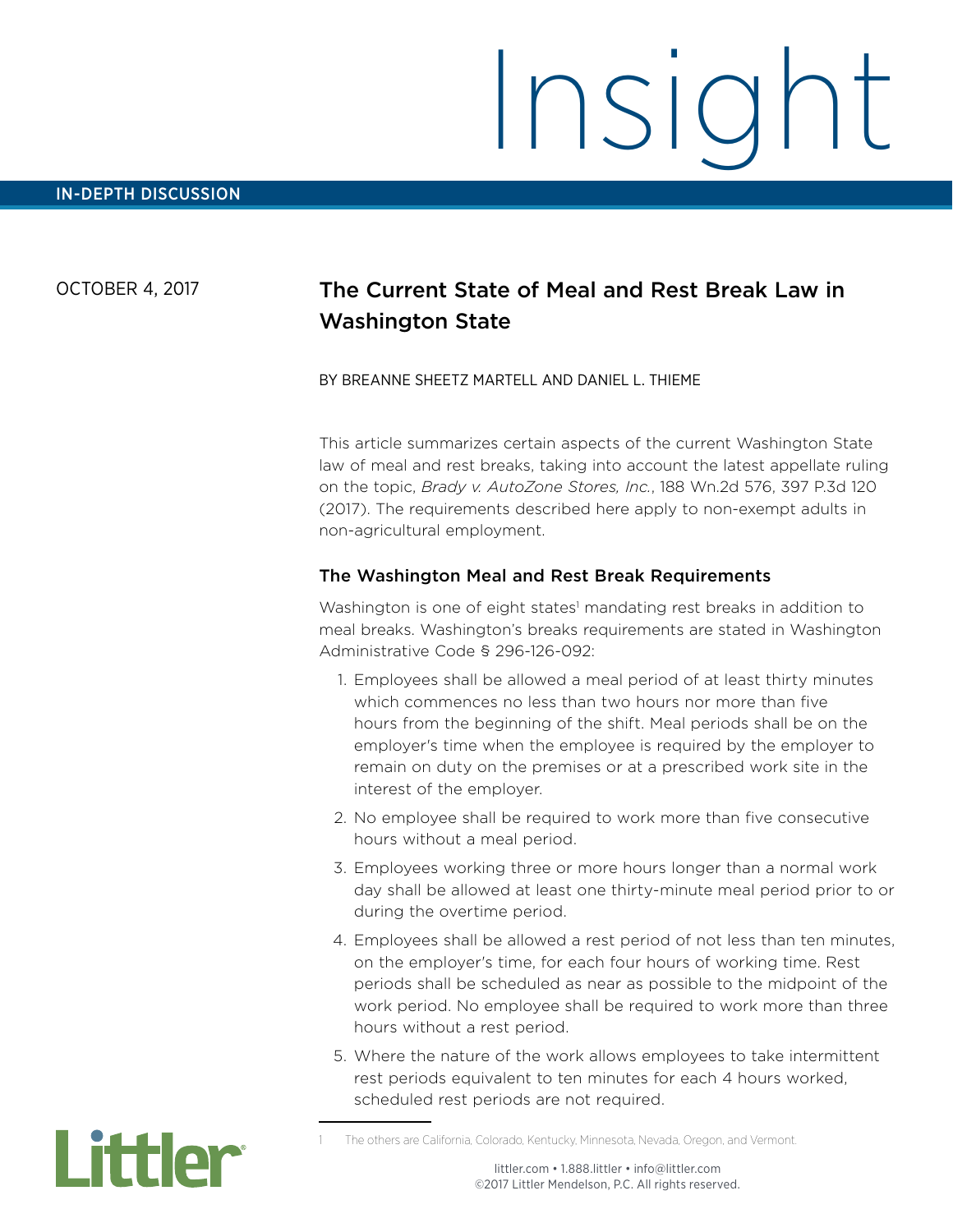# Employer's Obligation to "Ensure" Compliant Breaks

One heavily litigated issue in Washington and other states is whether employers are required to merely "provide" breaks or "ensure" that employees take the required breaks. With respect to meal breaks, the Washington Supreme Court, in the new Brady decision, adopted the standard that employers have a "mandatory obligation" to both "provide" meal breaks and "ensure" the breaks comply with the law. Employers are not, however, strictly liable for missed meal breaks, the court stated, because under Washington law employees may waive their meal breaks.

This standard differs from that adopted by the California Supreme Court in *Brinker Restaurant Corp. v. Superior Court,* 53 Cal. 4th 1004, 273 P.3d 513 (2012), where the court held that an employer's obligation to provide mandatory meal breaks (which in many cases are not waivable under California law) is only to offer employees a "reasonable opportunity to take an uninterrupted 30-minute break." It is not yet resolved what additional steps, if any, are required by Washington's "ensure" standard for meal breaks, as compared to the California "provide" standard, in light of employees' ability under Washington law to waive any and all meal breaks.

With regard to rest breaks, the Washington Court of Appeals has applied the same "ensure" standard that the *Brady* court adopted for meal breaks, except that under Washington law, rest breaks may not be waived by employees. For example, in *Pellino v. Brink's Inc.,* 164 Wn. App. 668, 688, 267 P.3d 383 (2011), the court stated that "employers have a duty to provide meal periods and rest breaks and to ensure the breaks comply with the requirements of WAC 296-126-092."

In light of these decisions, we recommend that employers with employees in Washington make meal and rest break compliance a priority by: (1) ensuring that the company has a compliant meal and rest break policy in writing that is distributed to and signed by all non-exempt employees; (2) training employees and managers about break requirements; (3) specifically scheduling meal and rest breaks whenever practicable, and requiring managers to enforce breaks; (4) recording meal time and monitoring time records to ensure non-exempt employees are taking their full 30 minutes; (5) avoiding the practices of automatic deduction for meal breaks and rounding of meal or rest break time; and (6) requiring non-exempt employees to certify break compliance on a daily basis and report missed breaks.

# Issues Specific to Meal Breaks

WAC 296-126-092 requires employers to provide a 30-minute meal break to non-exempt employees for every five hours of work, between the second and fifth working hour. Meal breaks generally may be unpaid if employees are relieved of all duties for the entire period. Meal breaks are compensable, however, when employees are required to remain on duty on the premises or at a prescribed work site in the interest of the employer. Employees who work three or more hours longer than a normal workday must be allowed at least one 30-minute meal period prior to or during the overtime period. The position of the Washington Department of Labor & Industries (L&I) is that the "normal work day" for this purpose is the employee's regularly scheduled shift, which may be longer than eight hours.<sup>2</sup>

An employee generally must receive 30 consecutive minutes completely free from duty for the meal period to be unpaid. Employees who remain on the premises on their own initiative and keep their pager, cell phone, or radio on during a meal period are not working as long as they are under no obligation to respond to a call or return to work. If, however, an employee is subject to being called back to duty at a moment's notice, then the meal period must be paid. $3$ 

<sup>2</sup> L&I Administrative Policy ES.C.6 (June 24, 2005).

<sup>3</sup> *Id.*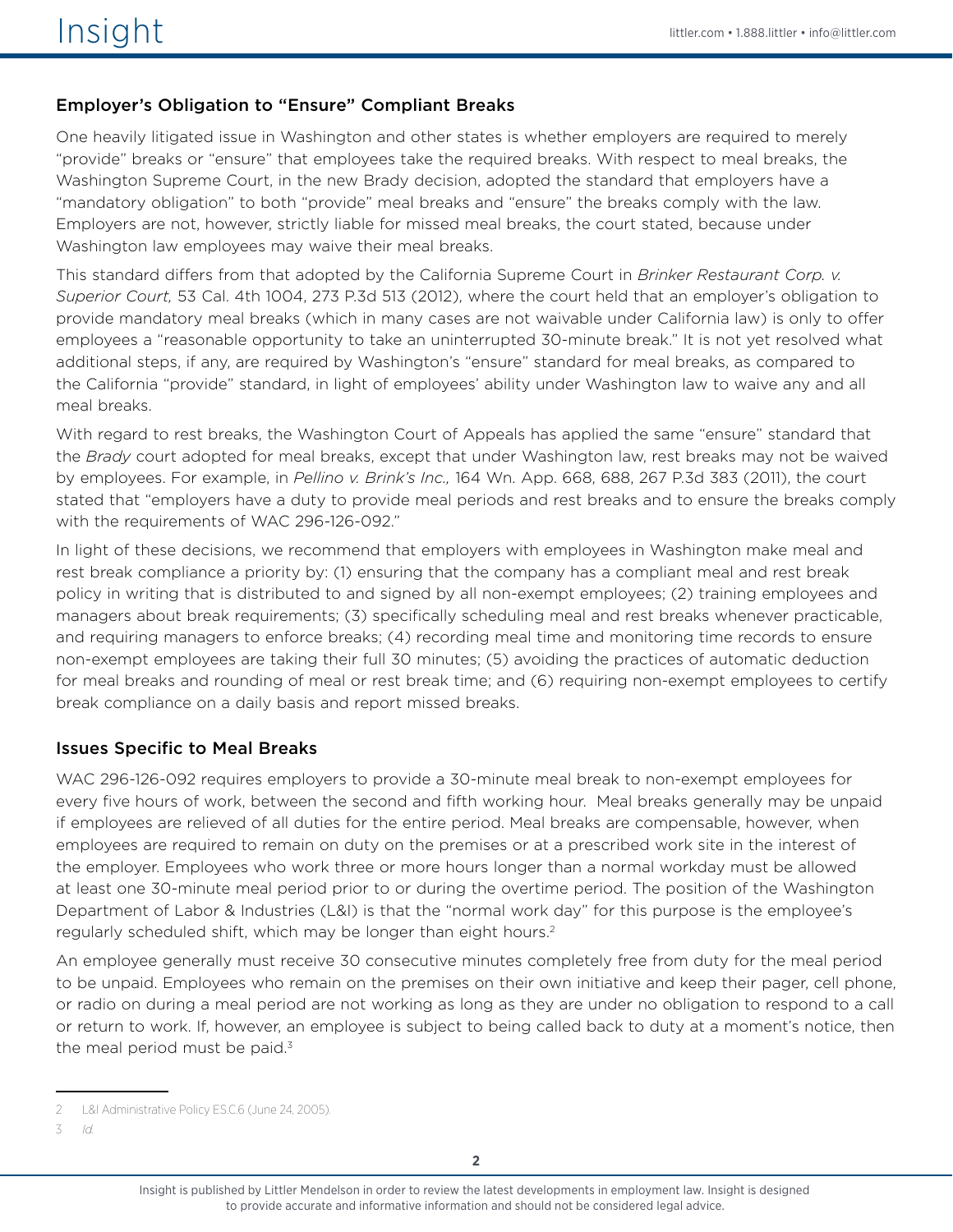If an employer provides a paid meal period, it still must make every effort to provide an uninterrupted meal period, and if the meal period is interrupted it should continue after the interruption until the employee has received 30 minutes of total meal time.4

### Meal Break Waivers

As held in *Brady,* employees may voluntarily waive their meal breaks in Washington. Meal break waivers must be "knowing and voluntary." To meet this requirement, it is advisable that there be a benefit to the employee in waiving the meal break, such as the ability to leave work early. It is uncertain whether an employee's waiver of a meal break will be upheld if it is prompted by work demands.

As stated in *Brady*, waiver is an affirmative defense on which the employer bears the burden of proof. Therefore, although written waivers are not mandatory in Washington, they are highly recommended if the employer may want to assert the affirmative defense in litigation.

### Issues Specific to Rest Breaks

WAC 296-126-092 requires employers to provide a 10-minute paid rest break to non-exempt employees for every four hours of work, which should be scheduled as near as possible to the midpoint of the four-hour work period. In addition, non-exempt employees cannot be required to work more than three hours without a paid rest break. Because of this latter requirement, relatively modest periods of extra time worked at the end of an eight-hour shift, or a lengthy period between an employee's meal break and rest break, can trigger an obligation to provide an additional 10-minute paid rest break.

Where the nature of the work allows employees to take intermittent rest breaks, scheduled rest breaks are not required. Intermittent breaks are intervals of short duration where employees are allowed to relax or engage in personal activities. L&I has stated that a series of 10 one-minute breaks is not sufficient, and when the nature of the work is continuous, such as on a production line, intermittent rest periods are not permitted.5

Unlike meal breaks, rest breaks cannot be waived.6

Merely requiring employees to remain on the premises or on call during a rest break does not trigger an additional payment obligation. If an employee is called to duty during the rest break, he or she must receive the remaining break time intermittently within the four-hour work period.<sup>7</sup>

# Damages Resulting from Missed Breaks

In *Pellino*, armored truck drivers and guards were "constantly engaged in work activities" during their paid, on-duty meal periods. As a result, even though the employer had already paid for the time worked, the court found a violation and ordered the employer to pay again as the remedy for the missed meal periods. By contrast, an earlier state appellate court decision, *Iverson v. Snohomish County*, 117 Wn. App. 618, 72 P.3d 772 (2003), held that an employee who performed work duties for up to 10% of the time during paid meal periods was not entitled to additional pay. In light of *Pellino* and L&I's guidance, the best practice is for employers to ensure that employees with paid meal breaks continue their meal time after any interruptions so they receive 30 total minutes of meal time. For employees with unpaid meal breaks, they should receive 30 consecutive minutes of uninterrupted meal time.

5 *Id.*

6 *Id.*

7 *Id.*

<sup>4</sup> *Id.*